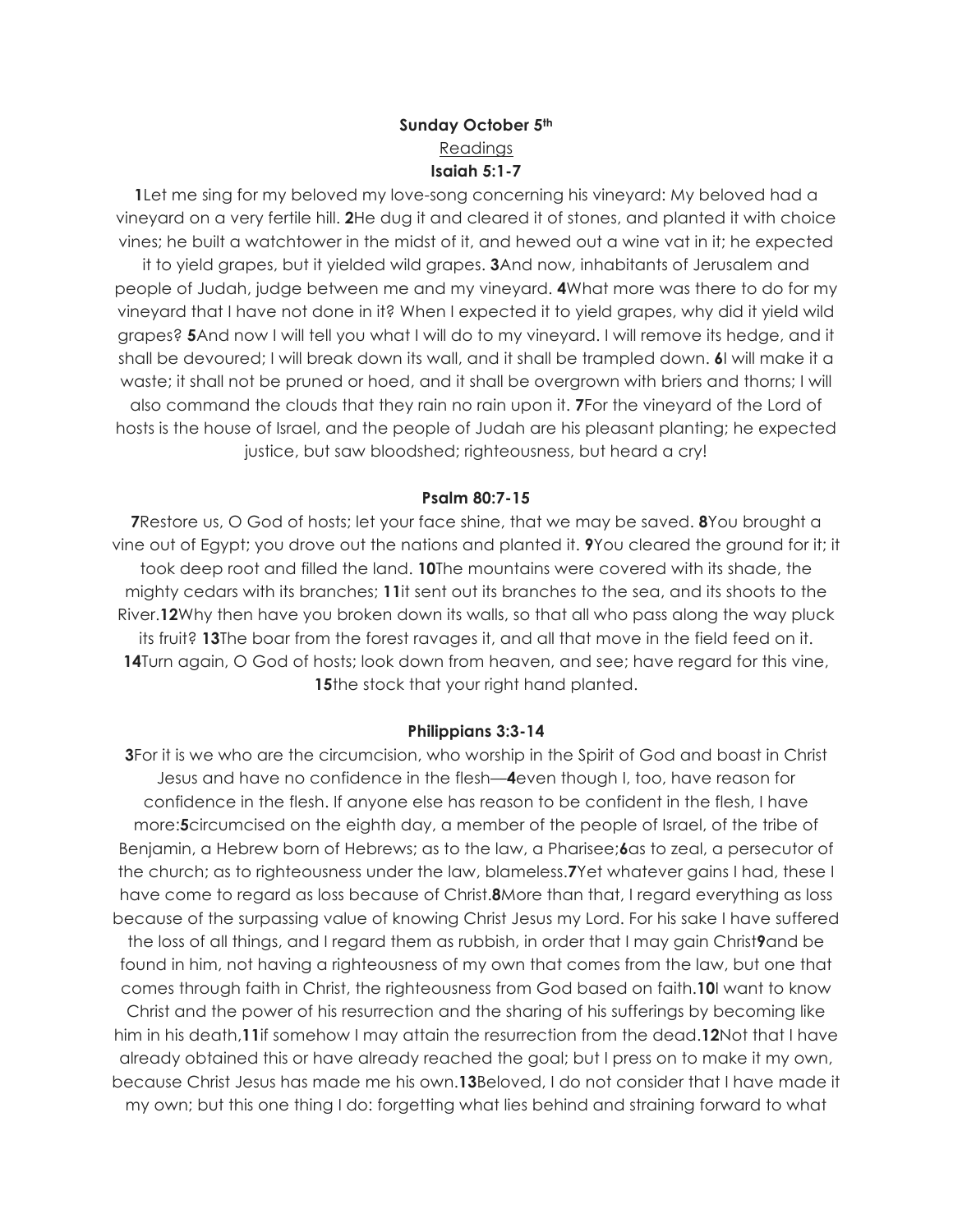lies ahead,**14**I press on toward the goal for the prize of the heavenly call of God in Christ Jesus.

#### **Matthew 21:33-46**

**33**"Listen to another parable. There was a landowner who planted a vineyard, put a fence around it, dug a wine press in it, and built a watchtower. Then he leased it to tenants and went to another country. **34**When the harvest time had come, he sent his slaves to the tenants to collect his produce. **35**But the tenants seized his slaves and beat one, killed another, and stoned another. **36**Again he sent other slaves, more than the first; and they treated them in the same way. **37**Finally he sent his son to them, saying, "They will respect my son.' **38**But when the tenants saw the son, they said to themselves, "This is the heir; come, let us kill him and get his inheritance.' **39**So they seized him, threw him out of the vineyard, and killed him. **40**Now when the owner of the vineyard comes, what will he do to those tenants?" **41**They said to him, "He will put those wretches to a miserable death, and lease the vineyard to other tenants who will give him the produce at the harvest time." **42**Jesus said to them, "Have you never read in the scriptures: "The stone that the builders rejected has become the cornerstone; this was the Lord's doing, and it is amazing in our eyes'? **43**Therefore I tell you, the kingdom of God will be taken away from you and given to a people that produces the fruits of the kingdom. **44**The one who falls on this stone will be broken to pieces; and it will crush anyone on whom it falls." **45**When the chief priests and the Pharisees heard his parables, they realized that he was speaking about them. **46**They wanted to arrest him, but they feared the crowds, because they regarded him as a prophet.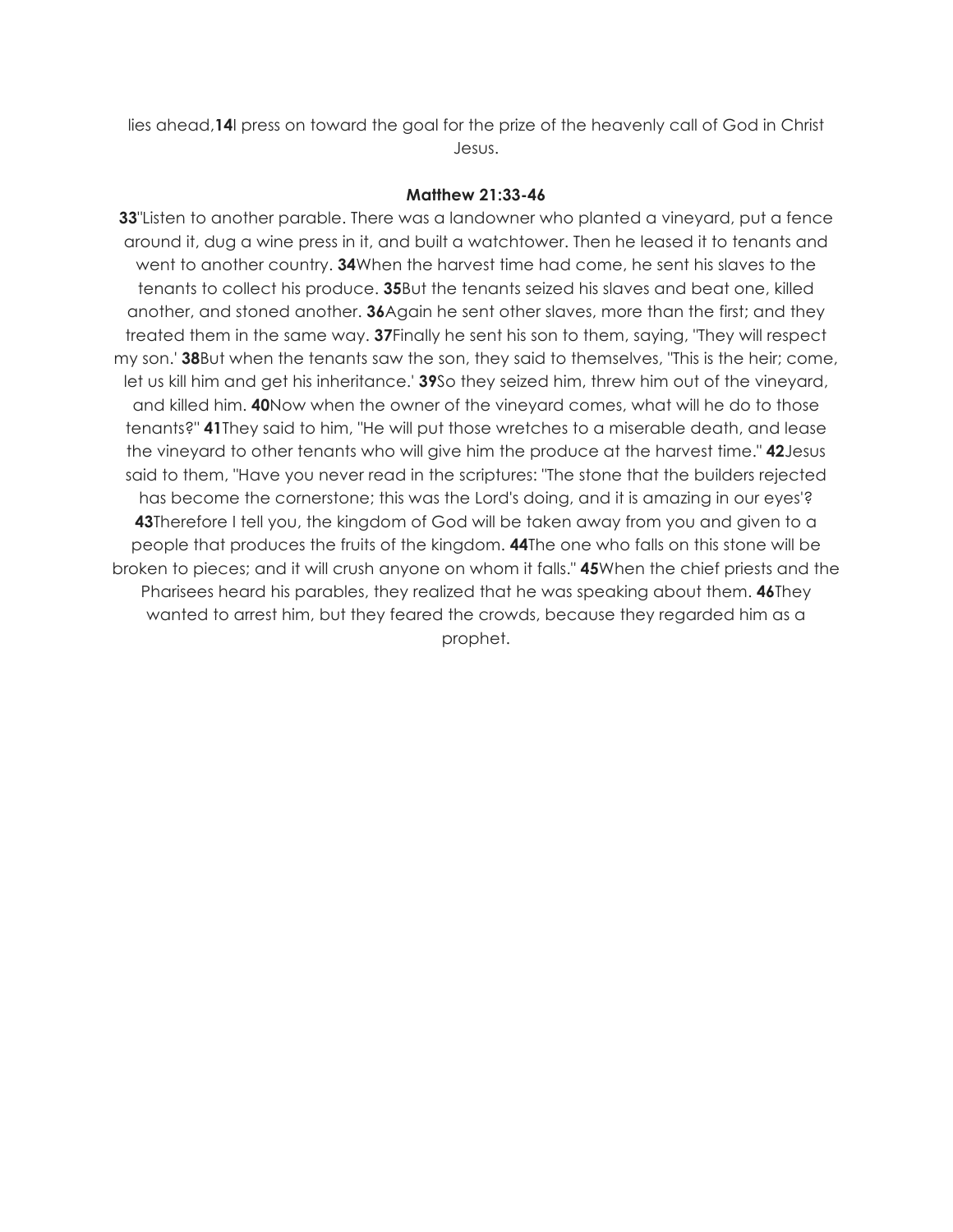# **Sermon**

Grace to you and peace from God our Father, God's Son our Lord Jesus Christ, and the Holy Spirit: Amen.

When we read this portion of Isaiah that we heard today, it's hard to imagine these as words from our good and gracious God. How can the one who forgives sins and heals our deepest hurts talk in such terms of judgment? Isaiah even calls it a love song. A love song? Let me get this straight. You planted this field, and you love it so much, but when the fruit of the field is inadequate, you destroy it. I've never quite heard a love song like this. It sure doesn't sound much like a Bette Midler medley to me, anyway.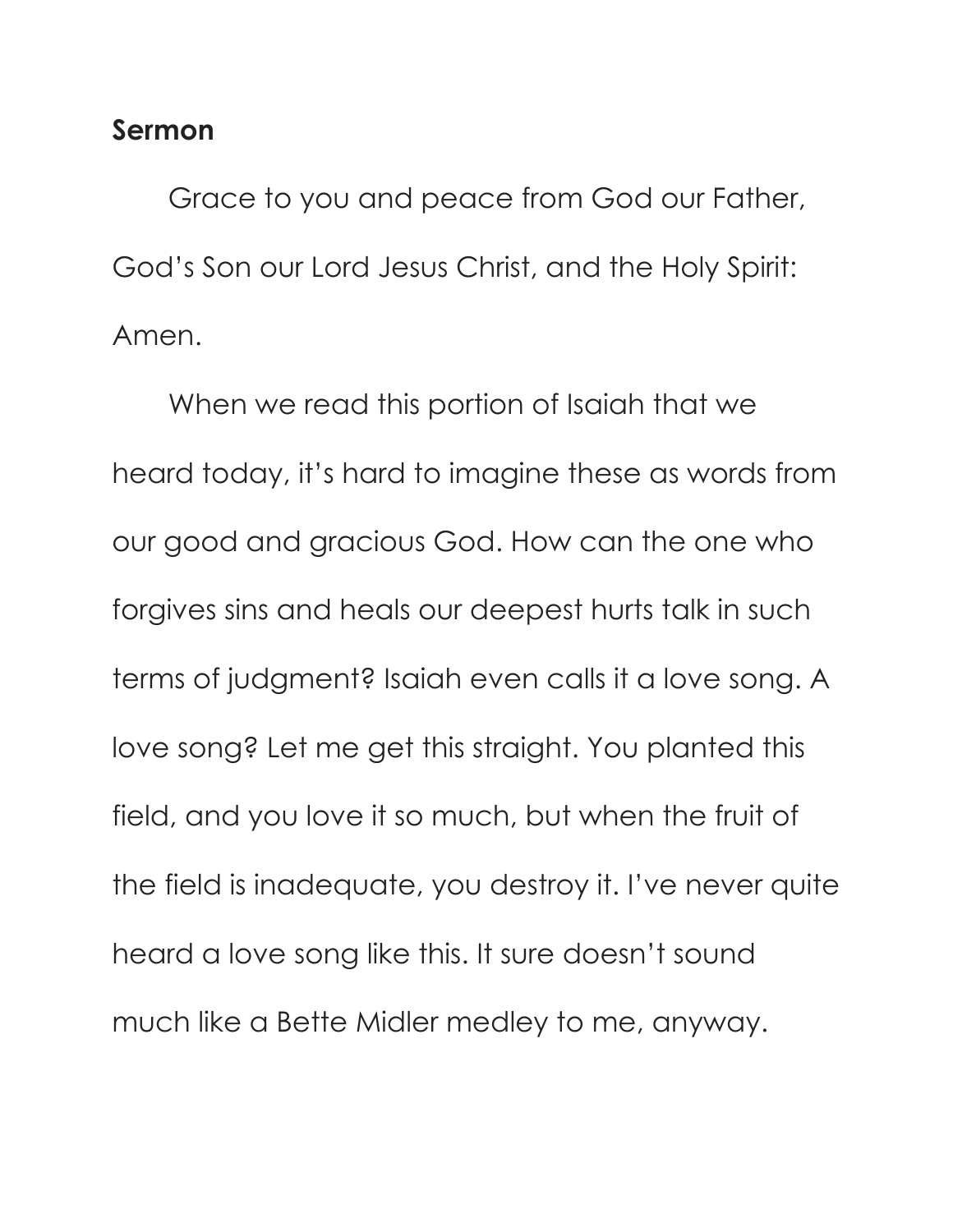Part of the problem is that Isaiah's allegory speaks to some of our deepest fears. What will God do if we're not good enough? On the surface, it seems like Isaiah means to say that God will destroy the disobedient, will uproot the unfruitful. Can this really be? Does God abandon us in our fruitlessness? Or is there something else beneath this declaration that we cannot fully see?

Part of the difficulty in understanding these agrarian parables is that we increasingly live in a highly digital, post-agriculture society. The Bible's penchant for language about vineyards and flocks of sheep, about fishing and farming, all seem incredibly removed from our everyday lives.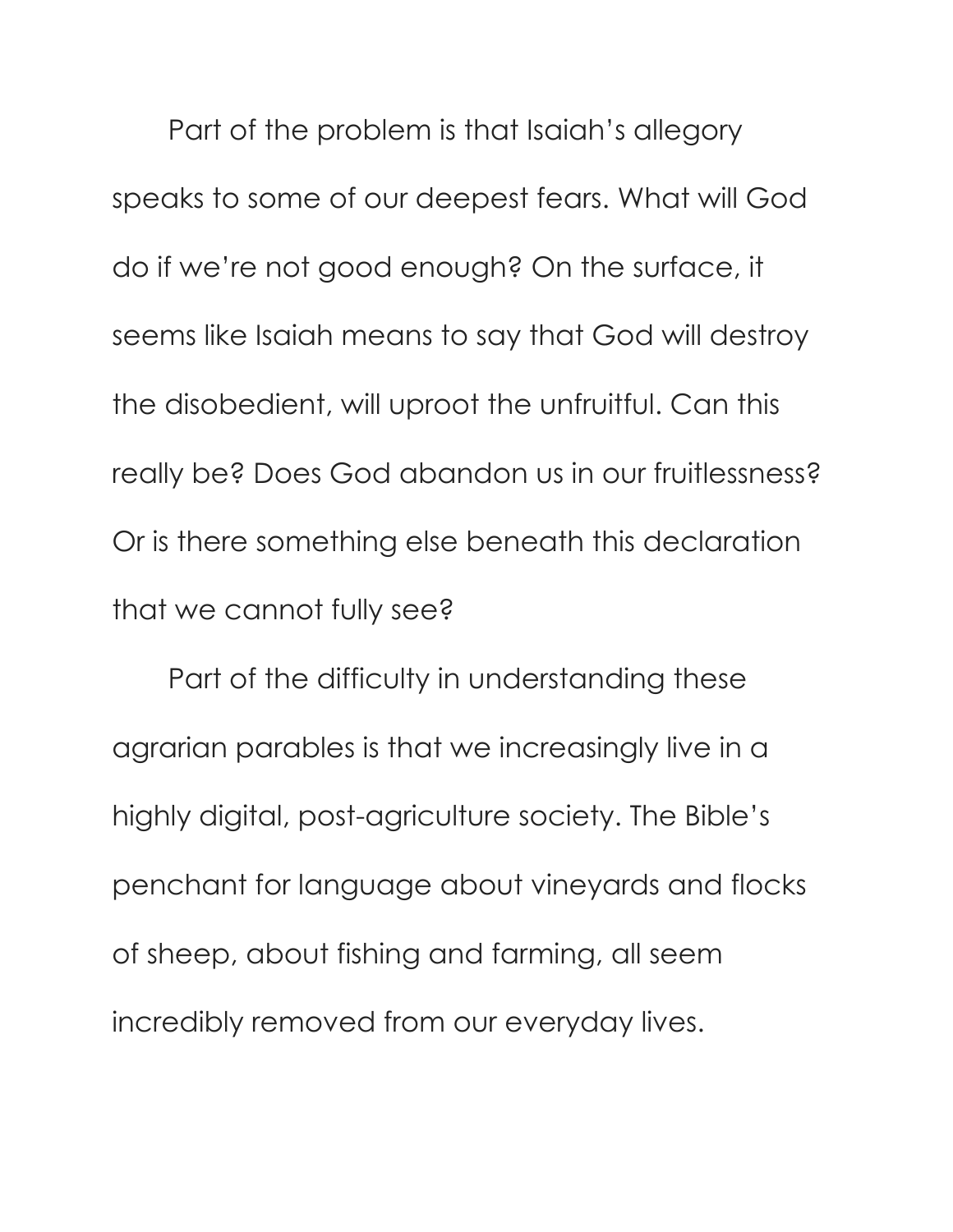Before I lived in Columbia, even before I lived in Durham, I grew up in Wayne County Ohio, an area that boasts more cattle than people. No joke. We brag about all that beef because we're proud of it. This is the country. I saw my fist combine and smelled my first honey wagon – that's a manure cart – long before I ever saw city equipment like cranes or street sweepers. This is the kind of area where many people attribute all seasonal allergies attributed to "hay fever," even though no one could tell you why they have hay fever so long before the bloom or after the harvest. And as a young child, I grew up surrounded by cornfields. I felt most at home in our back few acres when surrounded by the deep green, silkentopped stalks reaching for the sky.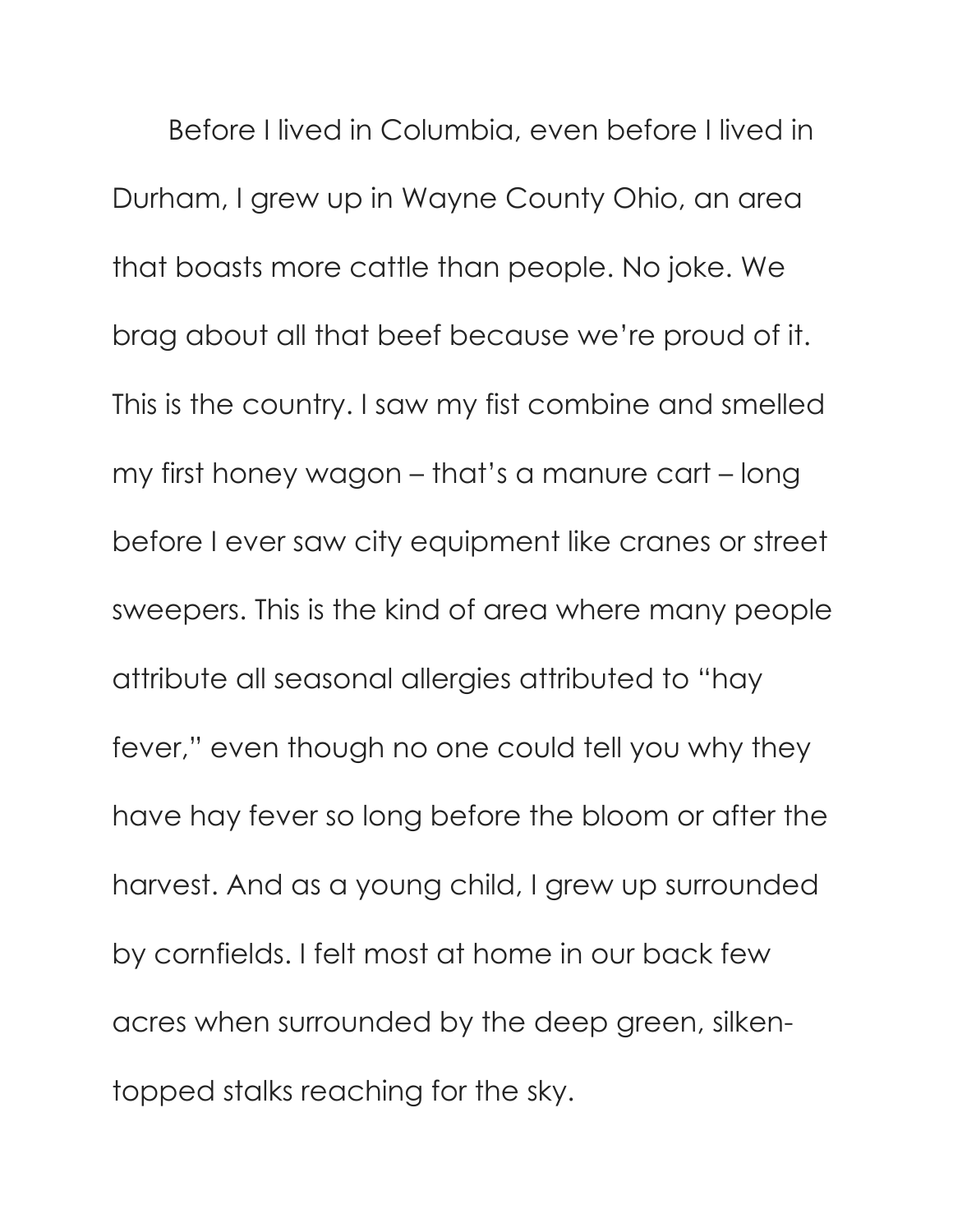Now, imagine my surprise as a little boy, no older than eight, when the local farmer left one of the fields beside us unplanted. Rather than row upon row of straight stalks of delicious starch, this field grew with all sorts of strange plants – some soybeans, a bit of alfalfa, a renegade and even some hay sprouted up. Soon, though, the field quickly became a sea of thistles and dandelions. Weeds. Once a beautiful testament to geometry – ruled lines of straight plants that share the same shape and produce the same fruit, seemingly in the same place on every stalk – now it seemed a wasted space, covered in a hodgepodge of whatever seeds were left there from the last harvest, carried over from the next field, or dropped there by the passerby crows. Almost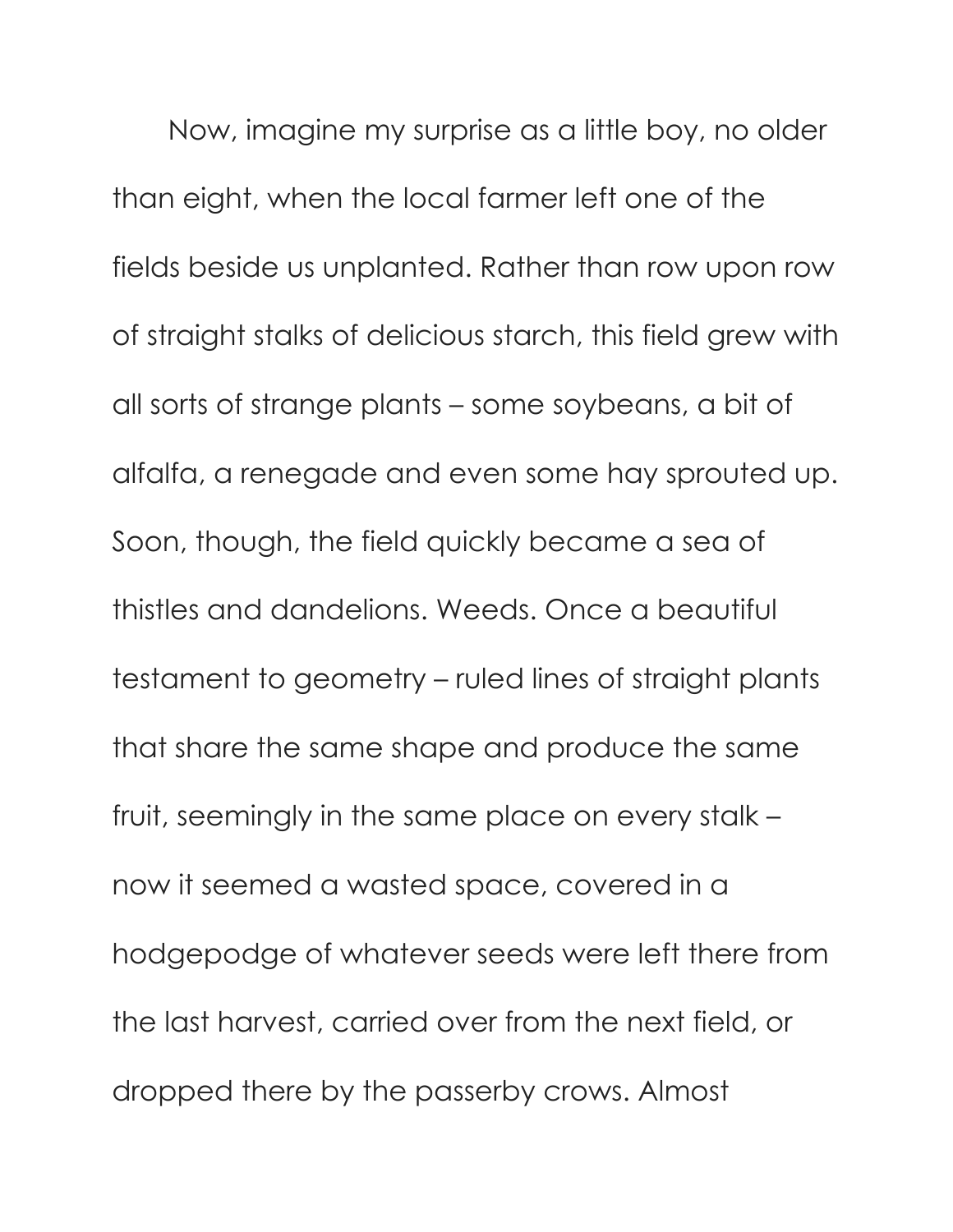incredulous, I asked my dad what in blue blazes Chester – the farmer who rented thousands of acres in Wayne County – thought he was doing by abandoning this field.

But that was when I learned something that all farmers know: to be fruitful, sometimes fields need to be left fallow. To have a successful crop, sometimes we need to let nature run its course. Planting the same crop in the same place every year draws the same nutrients out of the soil and so eventually leaves the land unfit to produce good fruit. Letting other plants grow, letting animals make nests and leave their own reminders across the dirt covered grid, all helps to restore the absent nutrients to the soil and reestablish an ecological balance that annual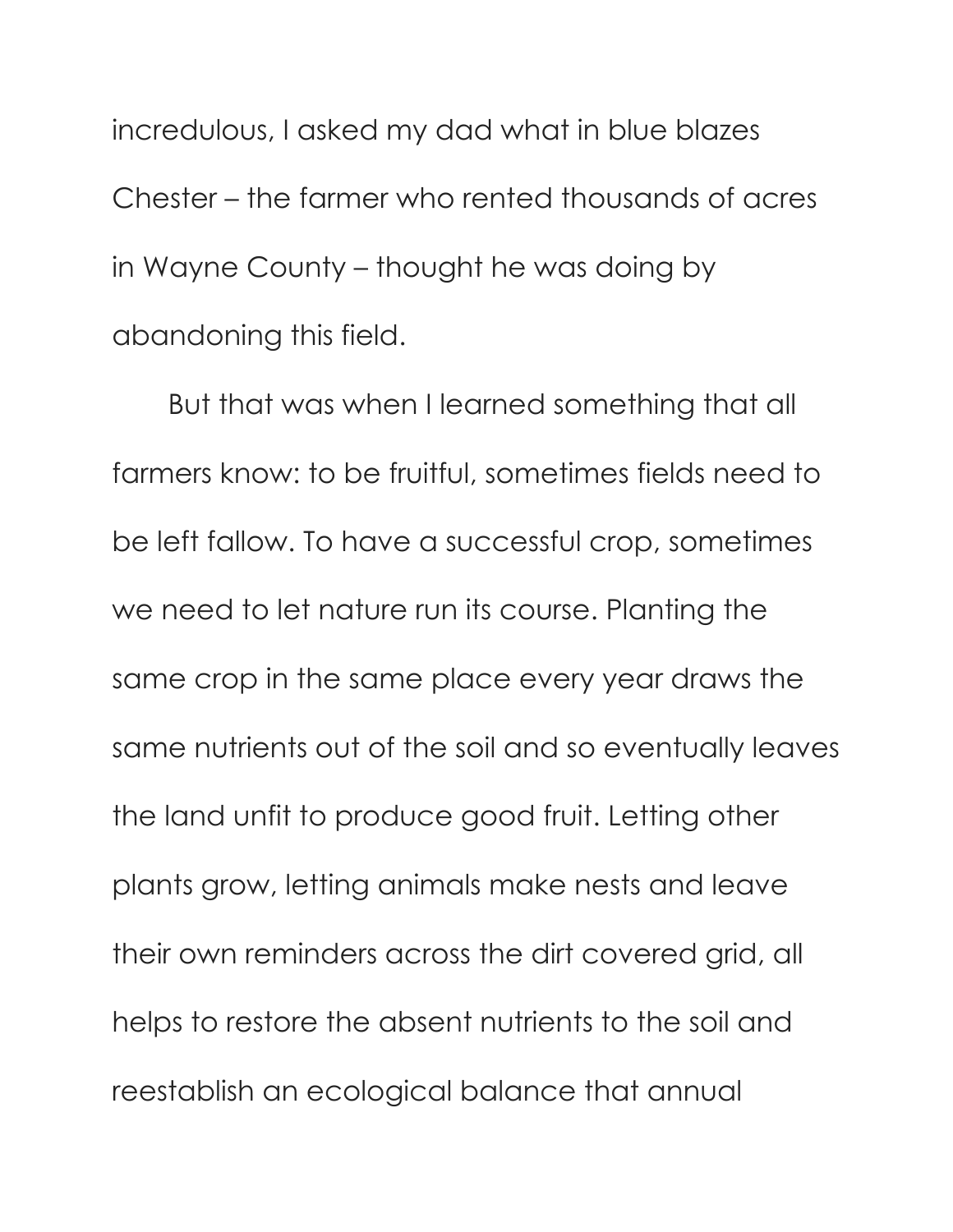farming takes away. To help the corn grow, the field needed to be turned over and left alone in order for there to be a possibility of bearing good fruit. So this was why Chester had left the field, because he had a plan for its fruitfulness, a design for its restoration.

Listen again to God's intent in the words of Isaiah: *What more was there to do for my vineyard that I have not done in it? When I expected it to yield grapes, why did it yield wild grapes? And now I will tell you what I will do to my vineyard. I will remove its hedge, and it shall be devoured; I will break down its wall, and it shall be trampled down. I will make it a waste; it shall not be pruned or hoed, and it shall be overgrown with briers and thorns; I will also command the clouds that they rain no rain upon it.*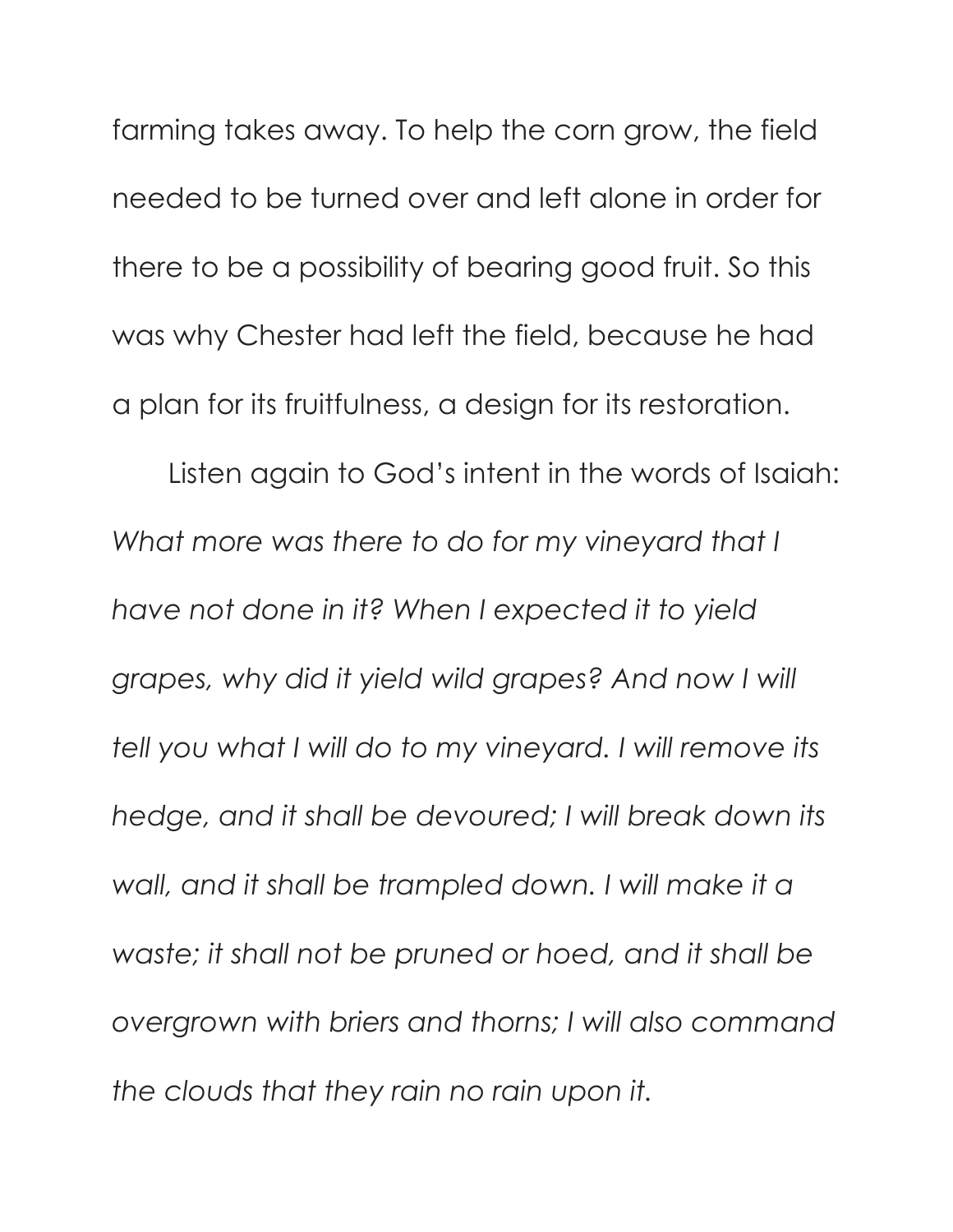To a digital age, an age bent on factory farming and immediate production, this sounds like abandonment, desolation, a sort of scorched earth policy. But to a farmer, who knows what land needs to thrive, this sounds much more like fallowing the ground to restore its fruitfulness. Removing the hedge and the wall let in all sorts of animals to help fertilize the ground. Leaving it unattended allows all sorts of plants to grow to restore a balance, and eventually to rot in the soil so that more nutrients return to the earth. Even removing the rain has a purpose, for in limited spurts, droughts prevent water-based erosion and keep nutrients locked within the land.

God is not abandoning this field. Like Chester, God has a plan for its fruitfulness, a design for its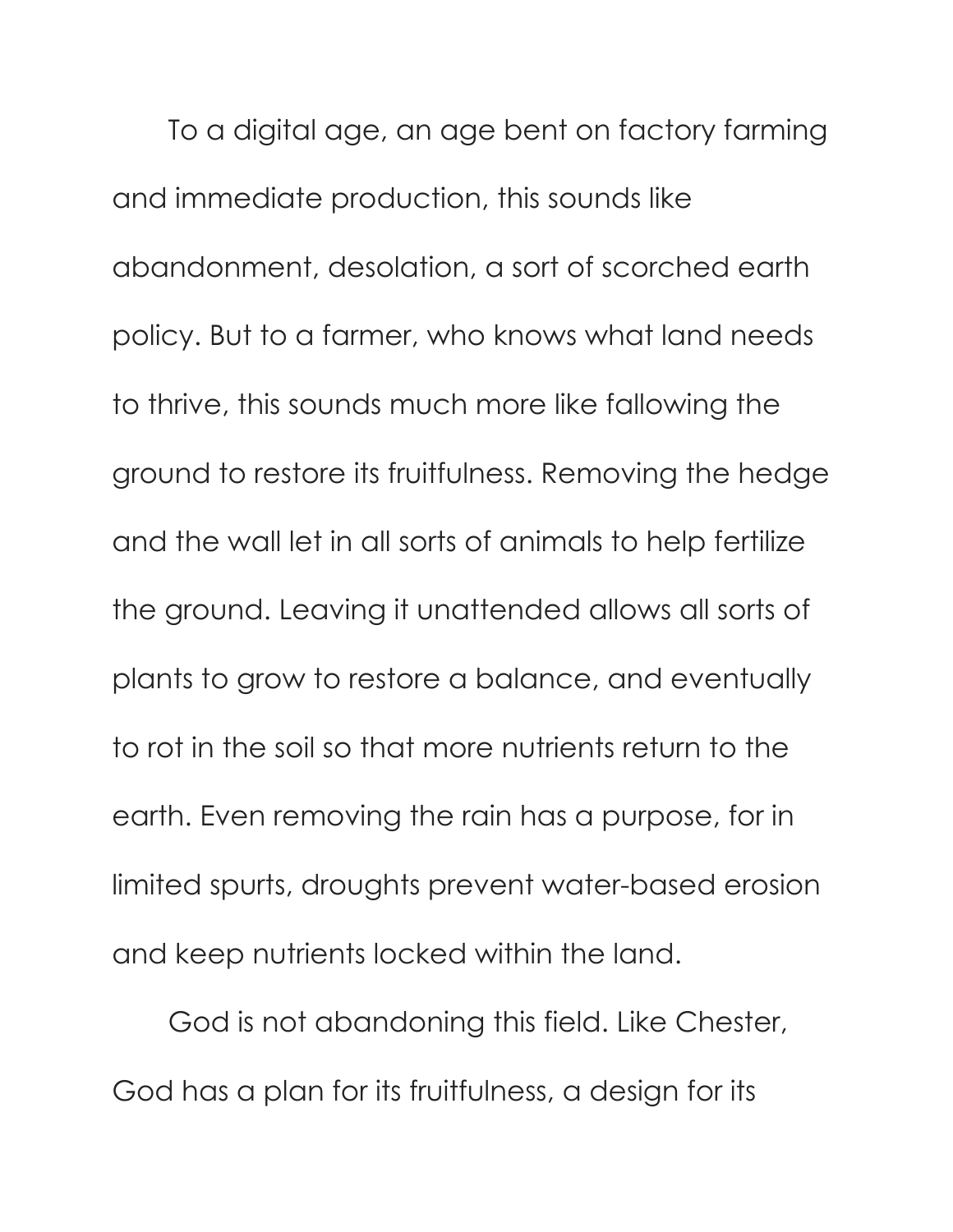restoration. But for fields that produce no fruits, or produce only rotten fruit, bad fruit, wild fruit, any fruit not suited for feeding the world – restoration of this field must begin with a reversion to wilderness, not destruction, but redevelopment literally from the ground up. What will God do if we're not good enough? Even though God took an incredible amount of time to plant the vineyard in the first place, to tend it and care for it, God is willing to start all over again in order to ensure the fruit we bear is fruit fit to feed the world.

So what does this mean for us? Sometimes we are this field. Sometimes we are this vineyard that produces rotten, wild fruit. Sometimes we are unfit to feed the world with the Gospel of Jesus because we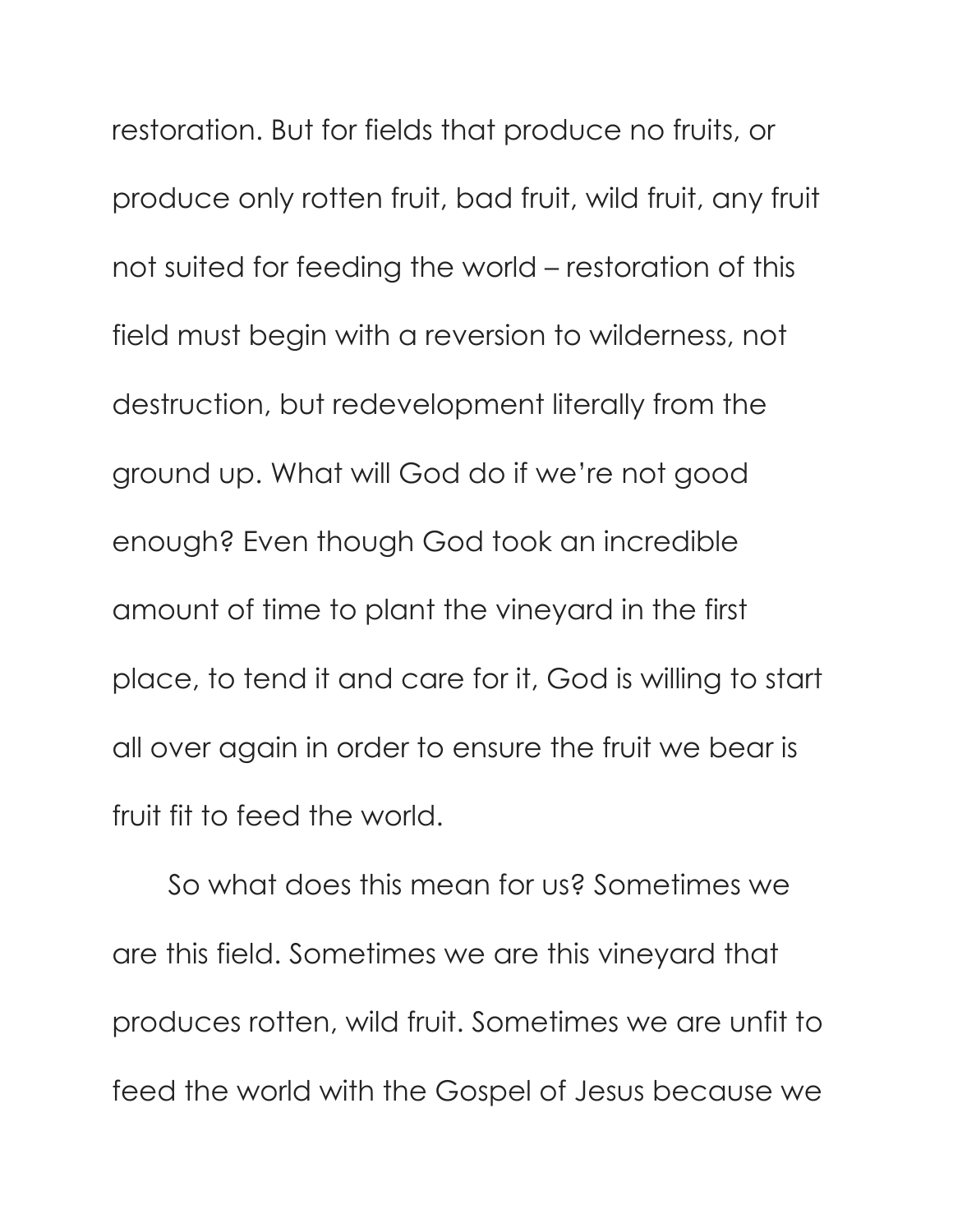are too focused on our selves, to preoccupied with the budget, too judgmental, too violent, too opposed to the radical goodness of God. And when this happens, we too need the kind of restoration that begins with redevelopment.

You all, I think, have been through this process pretty significantly over the past few years. Sometimes the soil you're in just doesn't have any more nutrients. Sometimes, even when we bear fruit, it is not fit for consumption. And so we need to start over in the hands of God. We need our walls and hedges torn down, we need tilled up and to let new plants grow that might bring new nutrients back in this place, we need dry spells that help the ground to settle, to lie dormant and prepare for the new growth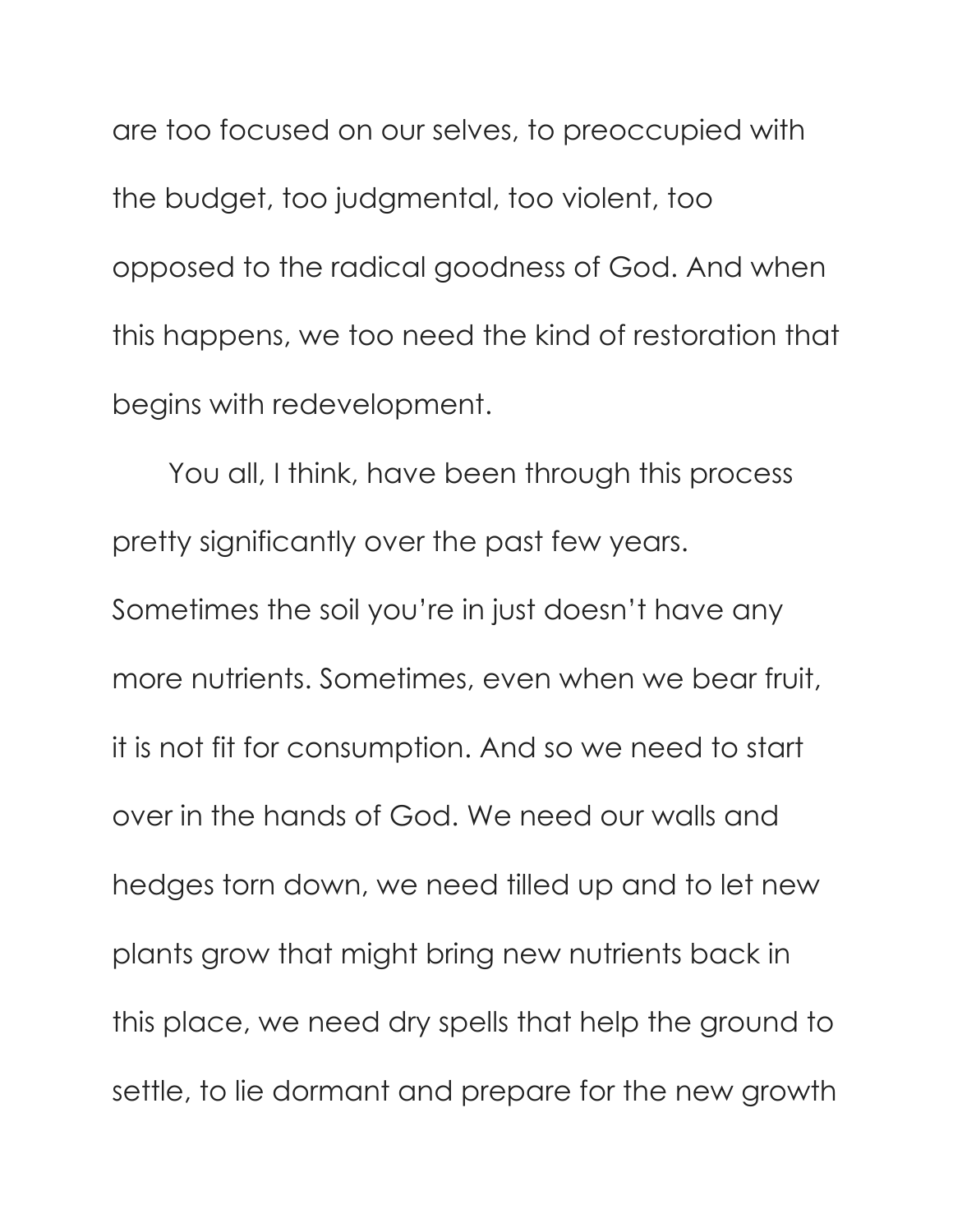brought on by fresh rains. This isn't God abandoning us, but rather God committing to us, committing to a new kind of field, a new way of bearing fruit, a new sort of fruitfulness.

Of course, this means that the old plants must give way to new. New leadership and new mission to work inside of God's vision for a world reconciled in Jesus. This means that new boundaries will replace the old hedges and walls. That the old way of doing things simply will not do any more. Because, when God redevelops who we are, this is an act full of grace, but it is also one that necessitates significant loss and significant change. There is still pain in this, because we must let go of the old vineyard. We must let other plants grow in places that once held our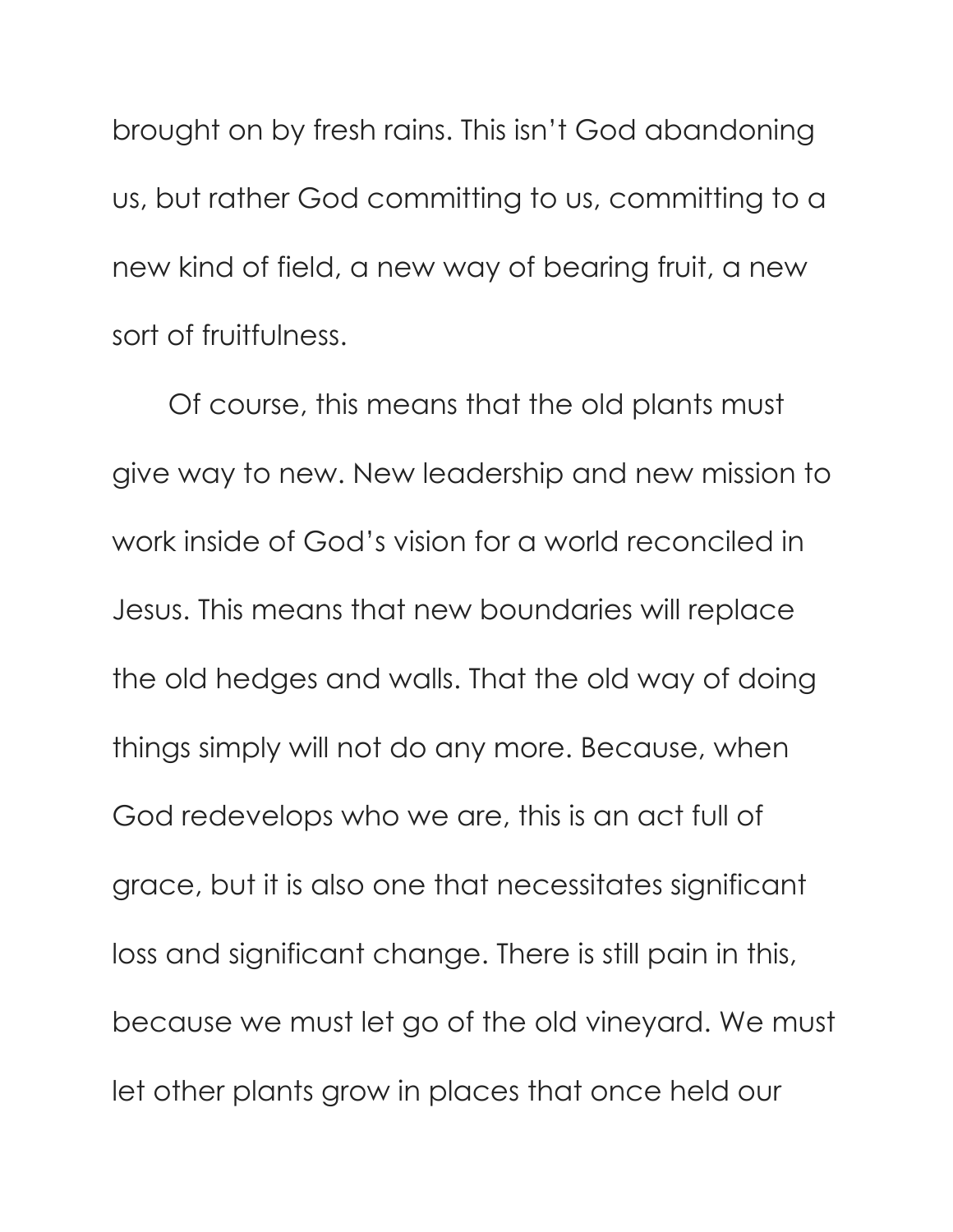most favorite vines. We must led new animals come through and make homes in this field.

For us, this means a lot of things. I'd imagine for many of us moving around the sanctuary and having chairs replacing pews brings a sense of loss, but perhaps that is part of God's restoration of our vineyard. I'd imagine that considering new worship styles and new outreach ministries brings a sense of anxiety, but perhaps that is part of God's restoration of our vineyard. There is change, not just on the horizon, but in the very present of our life together. As we go forward, as God restores this field of Christ Lutheran, church must change from what we are used to being and instead become who we are meant to be. This change may make it more difficult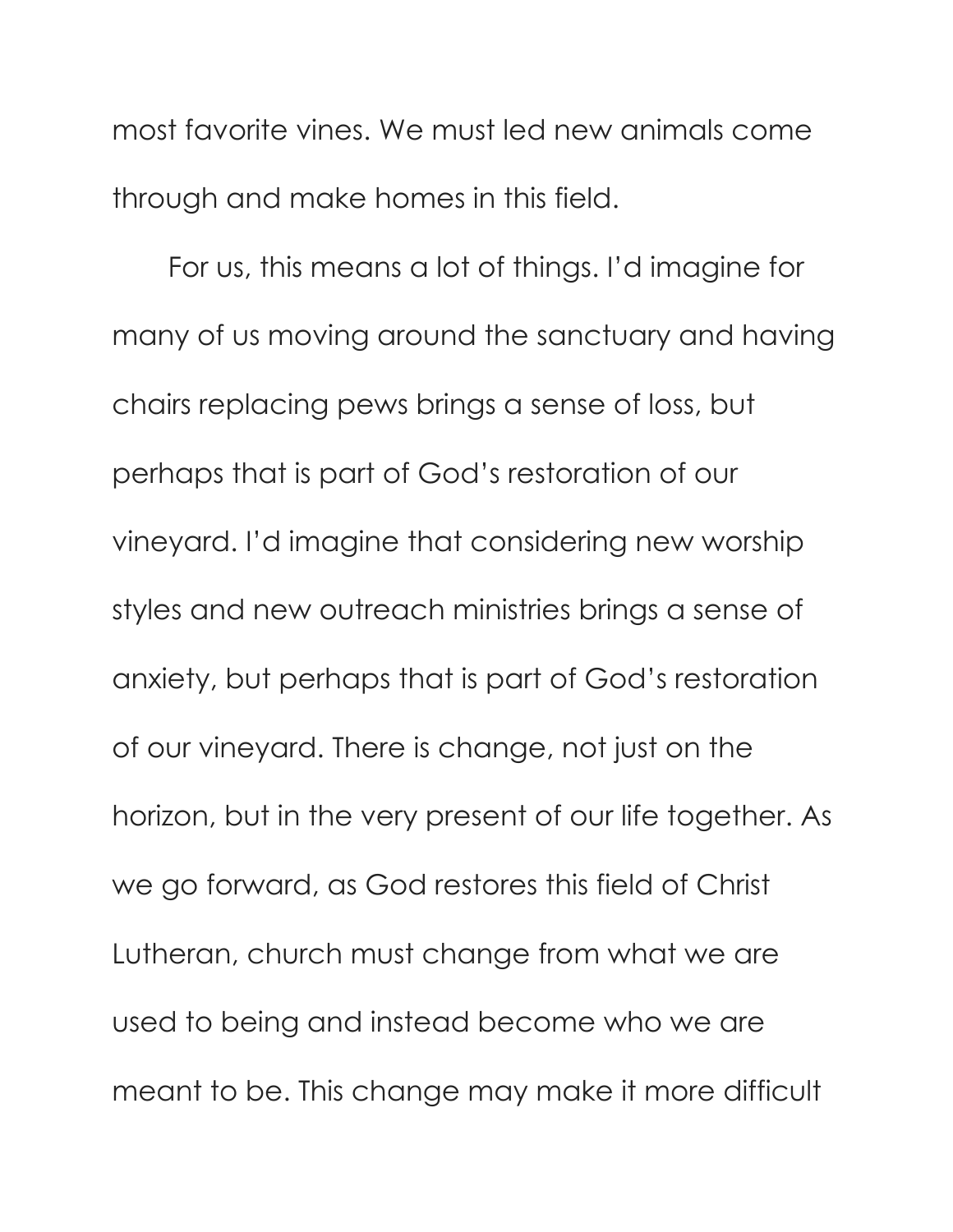to recognize God in our midst, because we've always sat in a pew or always faced the same direction or always did things a certain way.

But this change does not mean God is abandoning us! Last week we talked about how God's vision and our mission must line up, and that is what this restoration is all about. God is committed to God's vision – of bringing all people into the love of Jesus – and so God is now reshaping who we are by giving us new missions to Radford University and to ministries of healing and wholeness. Through these God is intentionally in the process of changing who we are, that we might bear good fruit for the world. Throughout this change, God does not leave us. God will not abandon us. Instead, God is preparing our